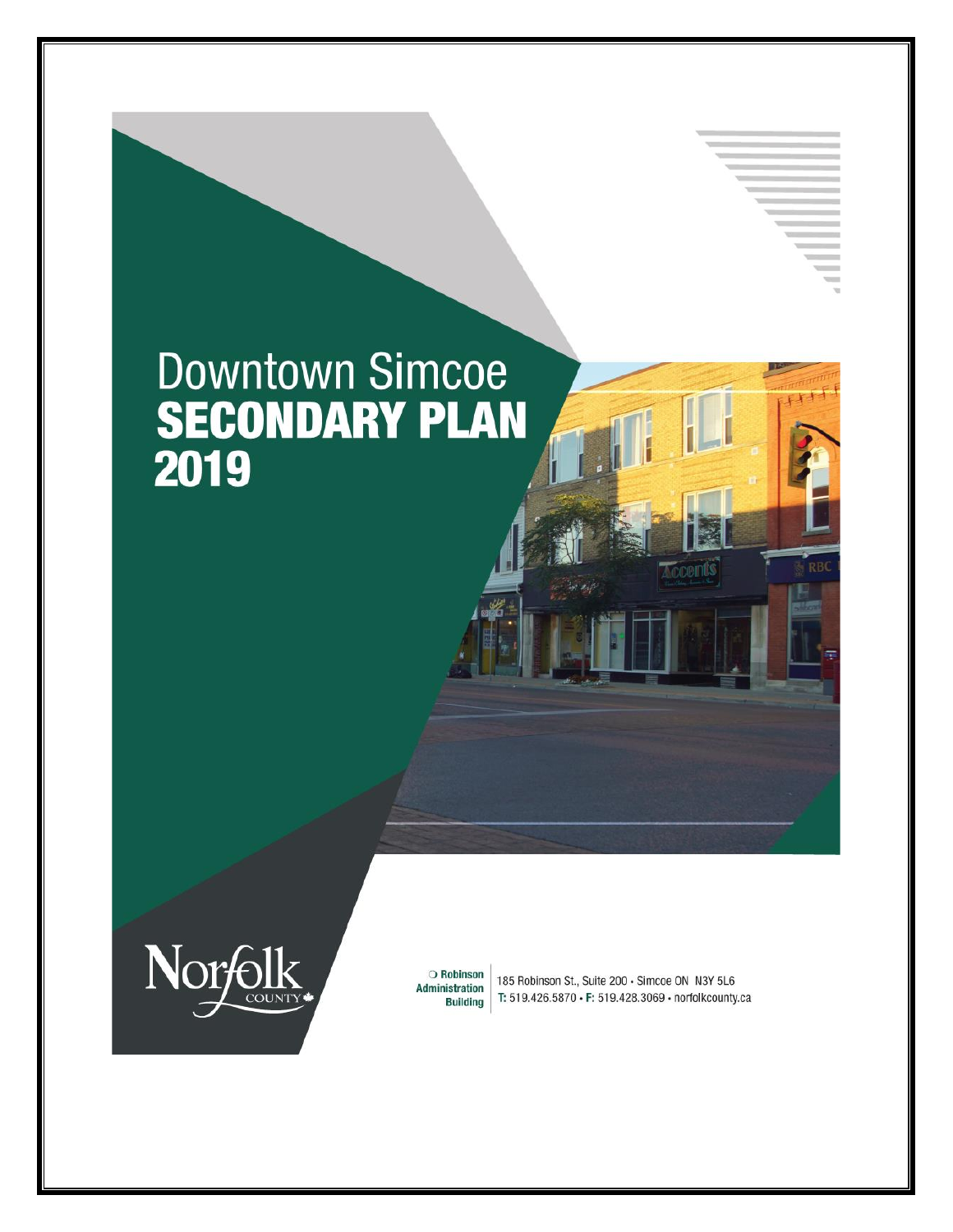#### **INTRODUCTION**:

#### **Purpose and Effect:**

The purpose of the Secondary Plan is to create specific land use policies for the downtown central business district of Simcoe. Simcoe's downtown area, or Central Business District (CBD), is identified and designated within the Norfolk County Official Plan and accommodates the largest and most diverse concentration of central functions of the urban centre. The intent of the Simcoe Secondary Plan is to create a working document to facilitate growth opportunities that will promote and encourage revitalization the downtown core of the community.

#### **Project area**

Downtown Simcoe is a large area comprising approximately 37 hectares of land. It stretches north to south from Union Street to Victoria Street, and east to west from the Lynn River to Queen Street. There is a mix of commercial, office and residential uses in primarily older buildings within the downtown area. There are also a number of vacant storefronts. The approximate residential population in the central business district is approximately 620 people.



## **History of Simcoe**

Simcoe was founded in 1795 by Lieutenant Governor John Graves Simcoe. Initially, the settlement consisted of two distinct areas, Birdtown, named by William Bird who arrived in the early 1800s and the Queensway which grew up around Aron Culver's sawmill and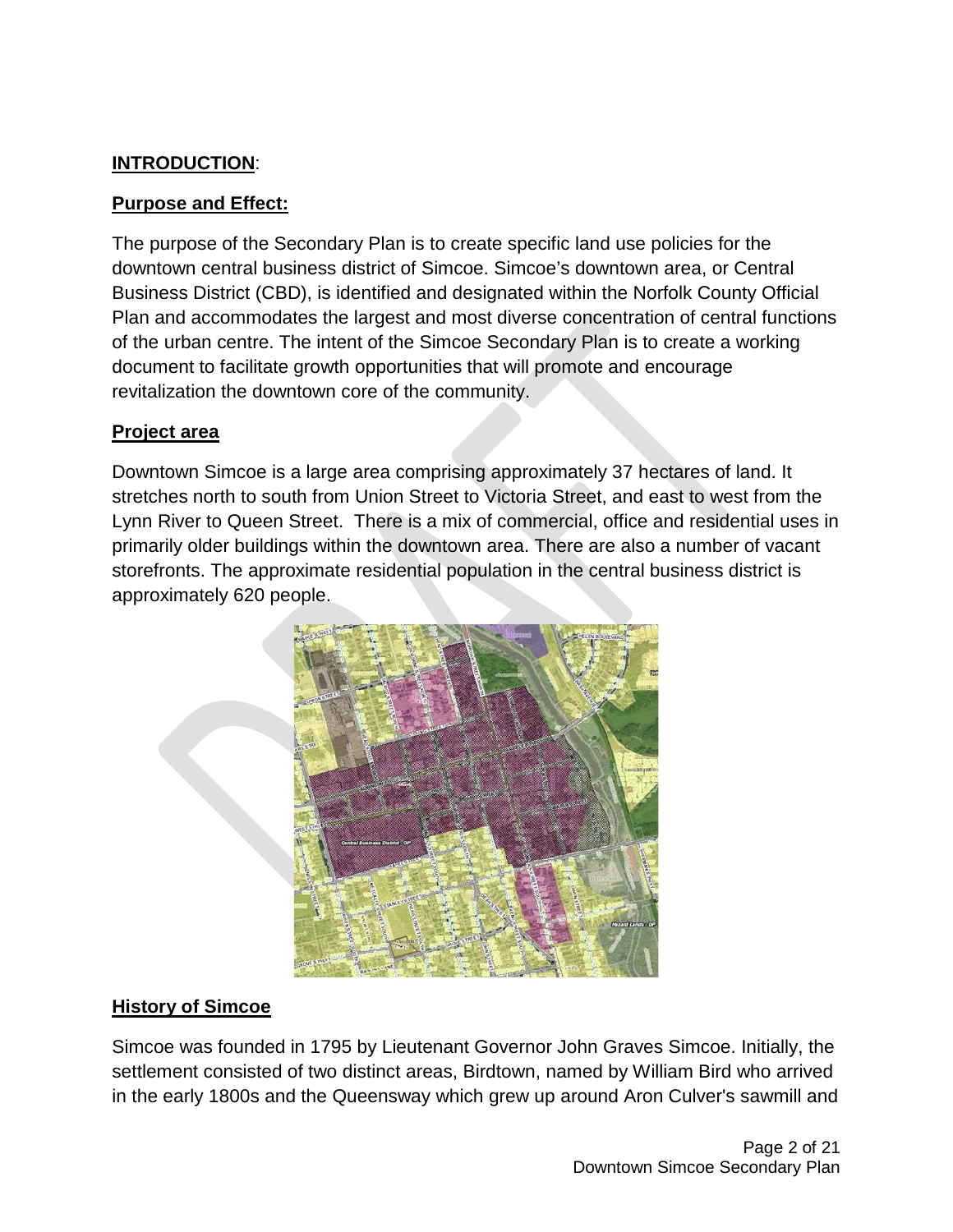grist mill in the 1820s. The post office opened in 1829. In 1837, the village became the seat of government of the then Talbot District. The settlement was far from any major roads and had little communication with areas outside of Brantford. At this time, a stone court house and jail had already been built. The courthouse was destroyed by fire in 1863 and rebuilt. Simcoe was incorporated as a town in 1878 and had its own Town council and mayor until December 31, 2000.

In 2001, the Town of Simcoe was amalgamated with the Township of Delhi, Township of Norfolk and the eastern portion of the City of Nanticoke to form Norfolk County, a single tier municipality. Simcoe now forms Ward 5 of Norfolk County and the main County Administration building with Council Chambers is located in Governor Simcoe Square in downtown Simcoe. The building fronts onto Colborne Street South and provides the major administrative functions of the municipality.

#### **Main features to date**

Simcoe sits at the crossroads of Highway 24 and Highway 3. The downtown area is situated in the southerly portion of Town on Highway 24, or Norfolk Street as it is known through the core. The streets through the downtown are typically accessed via two way vehicular traffic, with two one way streets – Court Street and Lot Street, adjacent to the County Square.

#### **Greenspace**

Downtown is limited to the east by the Lynn River and the Lynnwood Park, and Bowling Green, Grant Anderson and Wellington parks to the north. The parks provide wonderful greenspace bordering the core and provides attractive vistas. This Downtown park space provides relief from the density found in the core and balances the hardscape of the roads and buildings. It also provides space for community oriented events.

#### Heritage

Downtown features a number of historically designated buildings that add to the cultural nature of the community including:

- Simcoe Market Square Old Fire Hall Building
- Governor Simcoe Square and the Simcoe Public Library (former County Gaol)
- County Administration Building (Formerly the Courthouse)
- Governor Simcoe Square former Registry Office
- Governor Simcoe Square former Crown Attorney's Office
- Simcoe Mechanic Institute/Sheppard Building
- Post Office/Ventin Building
- Dr. John Wilson Block/Masonic Lodge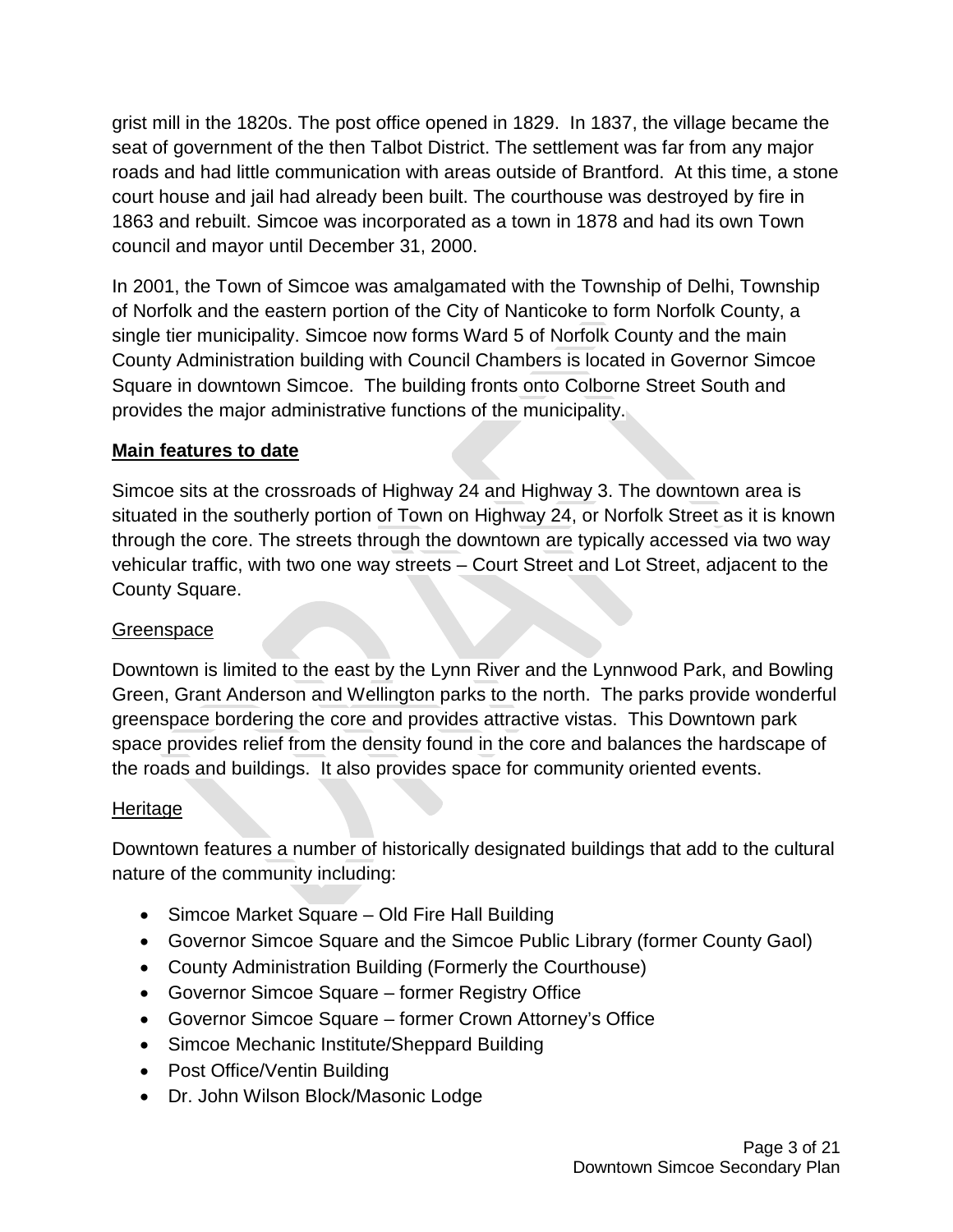- Rob-Pond Manorome Building
- Eva Brook Donly Museum
- Duncan Campbell Lynnwood Historical Site
- Sovereen/Murdoch Residence

#### Retail Character

The Queensway has taken over much of the traditional retail growth in Simcoe and has seen the establishment of big box stores and large format retail including Walmart, Canadian Tire and the Real Canadian Superstore, as well as the relocation of some of the traditional downtown businesses such as jewellery stores, law offices and apparel.

While there has been some shift from the downtown, there continues to be longstanding key anchors who have stayed and invested in the downtown, including Roulston's Pharmacy, The Strand Movie Theater, Leon's, several law offices and the Norfolk Art Centre, as well as the establishment of new businesses, restaurants and specialty stores that offer a unique dining or retail experiences.

Within the downtown redevelopment is starting to occur with new construction happening at the former Malibu property, the former Norfolk Inn and the former LCBO Store. Through the *Win this Space* Revitalization initiative, a vacant space was renovated and an innovative business venture was established.

#### Public Facilities

Public service facilities also provide a key function for the downtown and Simcoe is well serviced by the presence of the Simcoe Public Library, Talbot Gardens Arena, Ontario Early Years Centre, and the Simcoe Seniors Centre. These locations provide a variety of services and amenities to the community and both service the residents of the area and draw visitors into the core.

#### The Opportunities and Challenges of Downtown Simcoe:

- 1. Anchor Streets: Downtown Simcoe has a strong road network that can provide a solid anchor to the core and creates a foundation. Norfolk Street is the main north-south access and could provide for a gateway. Peel Street provides an excellent vista to the Administration building and Argyle and Water Streets provide an important link to the east and the greenspace/trail system.
- 2. Large Area: The downtown area is extensive and encompasses approximately 35 hectares. This is a vast area to cover for downtown policies and incorporates a variety of land uses. The space is not well defined and lacks distinctive character.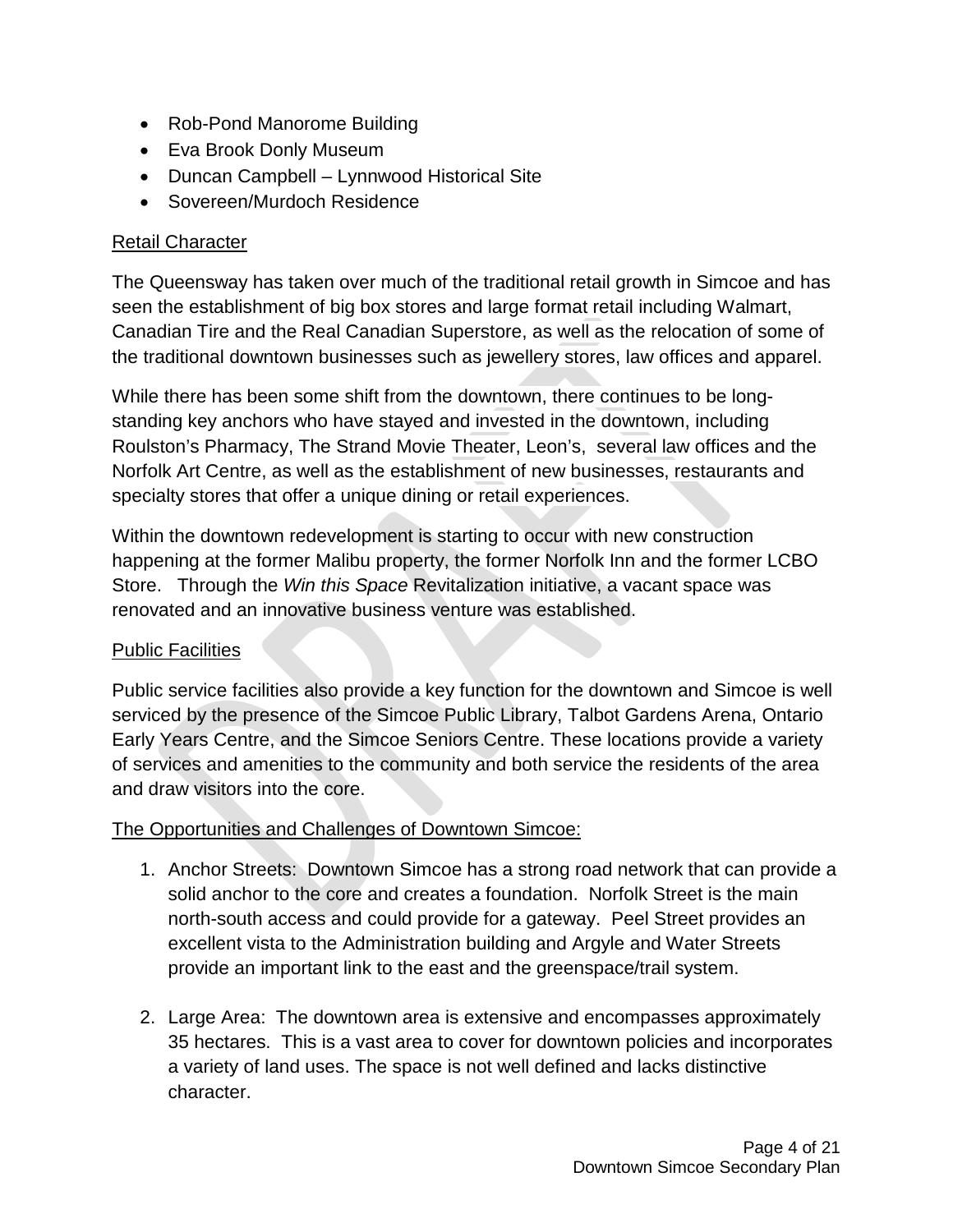- 3. Downtown Identity: The downtown identity has been lost over the years with the traditional retail components relocating along the Queensway. A number of the "mom-and-pop" operations have ceased with no clear direction to what could be supported. Store fronts have remained vacant for long periods of time. Norfolk Street has the potential to create a gateway to the downtown and provide a clear position within the community.
- 4. Residential Opportunities: While there are housing opportunities within the downtown core, the quality and composition in terms of variety of forms is lacking. People living in the core bring life to its streets and shops, creating activity and energy. A certain level of activity make people feel that a downtown is a safe and desirable place to be. However, the current residential population is under-represented and insufficient to generate urban excitement.
- 5. Distinctive Architecture: Architecture create a link to the past and provides character for a community. Architecture is the process and the product of planning, designing, and constructing buildings or any other structures. Strong architectural buildings, are often perceived as cultural symbols and as works of art. Downtown has a number of historic buildings that add to the appearance of downtown and create a personality and sense of place.
- 6. Connections to Greenspace: Lynnwood Park and Alligator Tug Park are located along the east of the downtown area, while Grant Anderson Park and Welling Park are found to the north. The parks provide connection with the Lynn Valley Trail and Lynnwood Clifton Trail, which allow for linkage to larger trail systems including the Norfolk Sunrise Trail, Delhi Rail Trail and the Waterford Heritage Trail. These linkages allow for great opportunities to feature downtown Simcoe as a cyclist stop and destination. The parks create key spaces for community events and attractive vistas.
- 7. Building Condition: The state of repair and building character for many of the older buildings is in need of maintenance. Many of the buildings are either vacant or in need to attention to return them to the grandeur once possessed. A greater pride of ownership and celebration of place needs to be engrained in the public.
- 8. Cultural Celebration: There are a number of historic buildings within the core, many designated and others that while they don't carry the designation have many features that can be highlighted.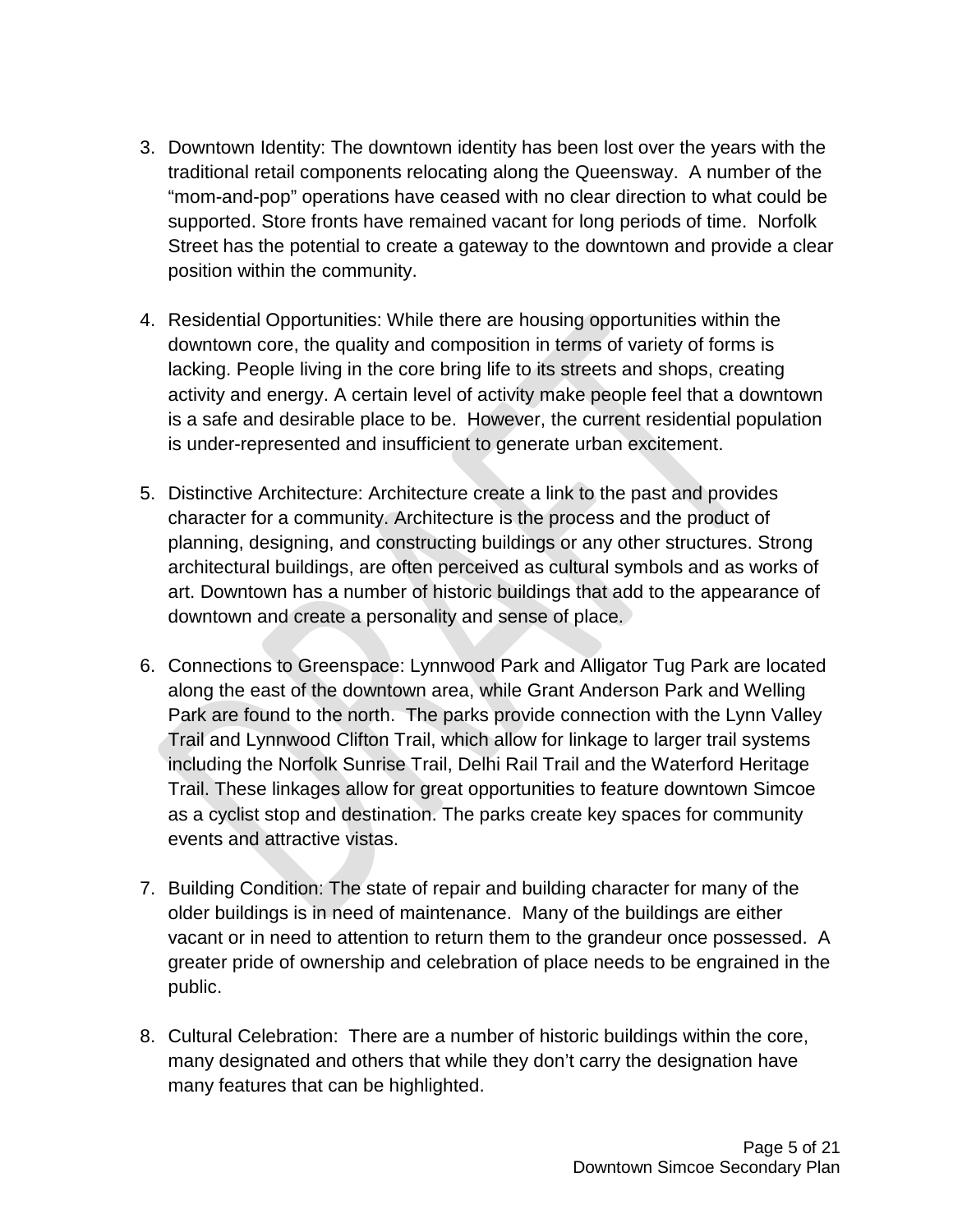- 9. Accessibility: Additionally, through public conversations there was a desire to have community gatherings spaces and improved accessibility. Many comments were received
- 10.Safety Concerns: For a downtown to be utilized to its full potential, people must feel safe. However, it is known that for a variety of reasons, there are concerns within the community and can extend to certain types of uses within the core or unfavorable activities. Integration of space and increasing positive actions will foster a more welcoming environment.

#### **VISION:**

To transform the core into an active, safe and diverse destination for people, businesses and new investment. To creates a downtown that is mixed in its character and function, is well integrated with surrounding communities and supports an authentic and unique identity.

#### **THEMES:**

- 1) Celebrate our Community
- 2) Living Well A residential focus
- 3) Economic Versatility
- 4) Connection with the Environment
- 5) Moving Around
- 6) Build Beautifully
- 7) Community Improvement
- 8) Partnerships

A successful downtown creates a positive image for the community and supports a strong tax base. A healthy downtown stimulates a healthy community.

Downtown Simcoe should be considered a destination within Norfolk County. There should be opportunities for residential, business, recreation and cultural events. However, at present the town lacks many of the facilities necessary to assert these opportunities. If downtown Simcoe is to become an important hub within the County, it needs to be competitive and establish itself as the place to be.

The Norfolk County Official Plan recognizes the important role of Downtown as an employment and retail base within the municipality. To this end, a number of initiatives are required to stimulate growth and development of the area.

## **1) Celebrate our Community**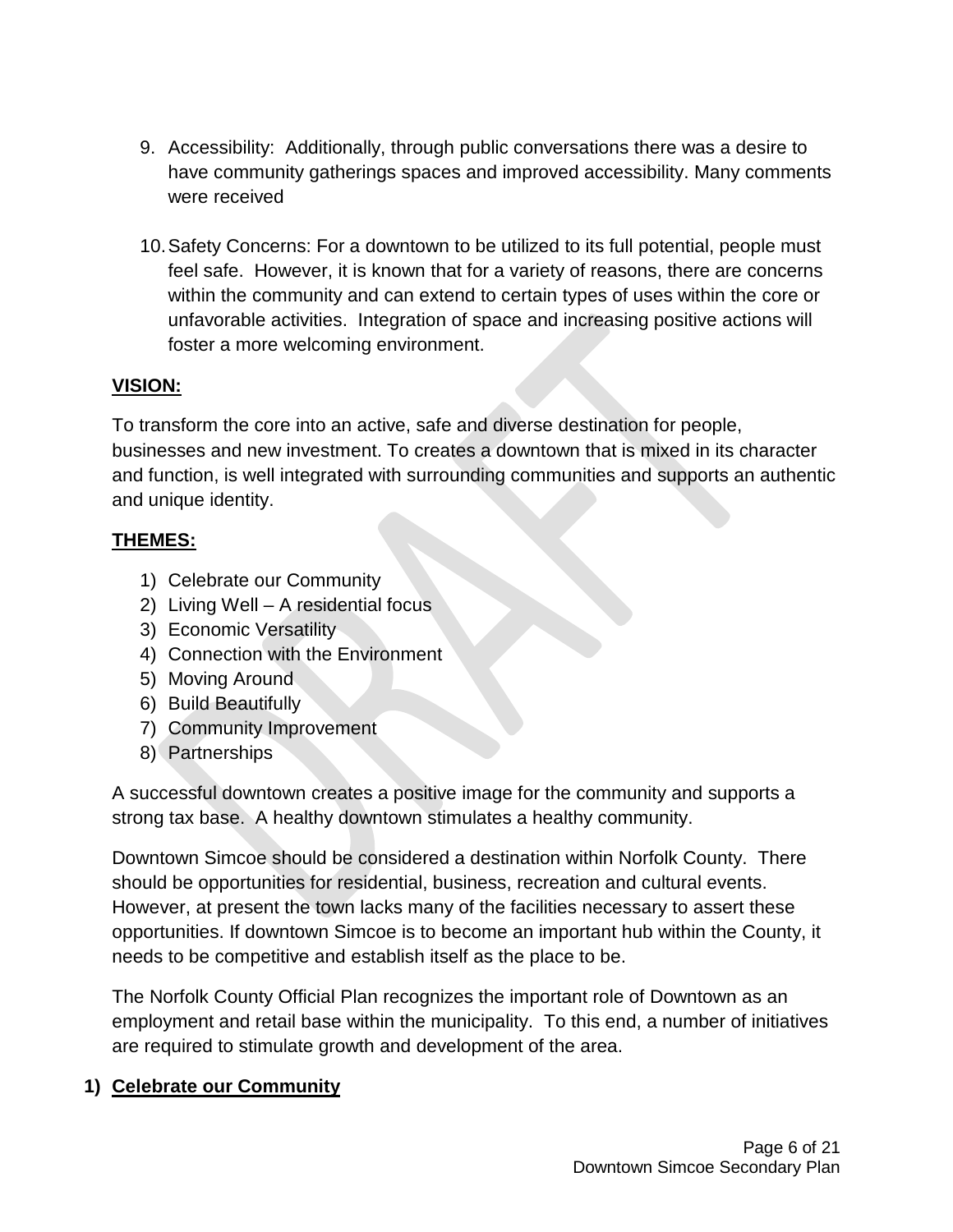- 1.1 Downtown Simcoe has many assets including a strong inventory of historic buildings, natural greenspace including the Lynn River and a number of parkland space. The buildings, road networks and open spaces provide a framework for the Downtown and create the opportunity for a unique and attractive character.
- 1.2 A successful downtown creates a positive image for the community and supports a strong tax base. A healthy downtown can promotes diversity and investment potential.
- 1.3 The County will endeavor to conserve significant heritage features and to work to increase the number of cultural heritage resources designated under the *Ontario Heritage Act*.
- 1.4 New development within the downtown should consider heritage features in design and incorporate significant architectural elements in construction where possible.
- 1.5 Public Art should be encouraged within the downtown and integrated into the design of buildings, streetscapes and open spaces.
- 1.6 The County will continue to assist with revitalization efforts and increase the number of public art projects within the Downtown.
- 1.7 The County will advocate for mural projects within the Downtown.
- 1.8 There are a number of alleys and laneways that exist in Downtown Simcoe and provide a key function for the local businesses and residential uses in terms of access and parking opportunities. However, the alleys and laneways have deteriorated over the years and are not being utilized to their full potential. There are concerns from a safety perspective.
- 1.9 The County shall encourage support for an alley enhancement program to facilitate redevelopment and revitalization opportunities to address the following:
	- i. Pedestrian linkages
	- ii. Improved lighting
	- iii. Celebrated entrances
	- iv. Potential business expansion opportunities, including patios and other similar open air functions
	- v. Long-term maintenance strategies and coordinated agreements
	- vi. Parking options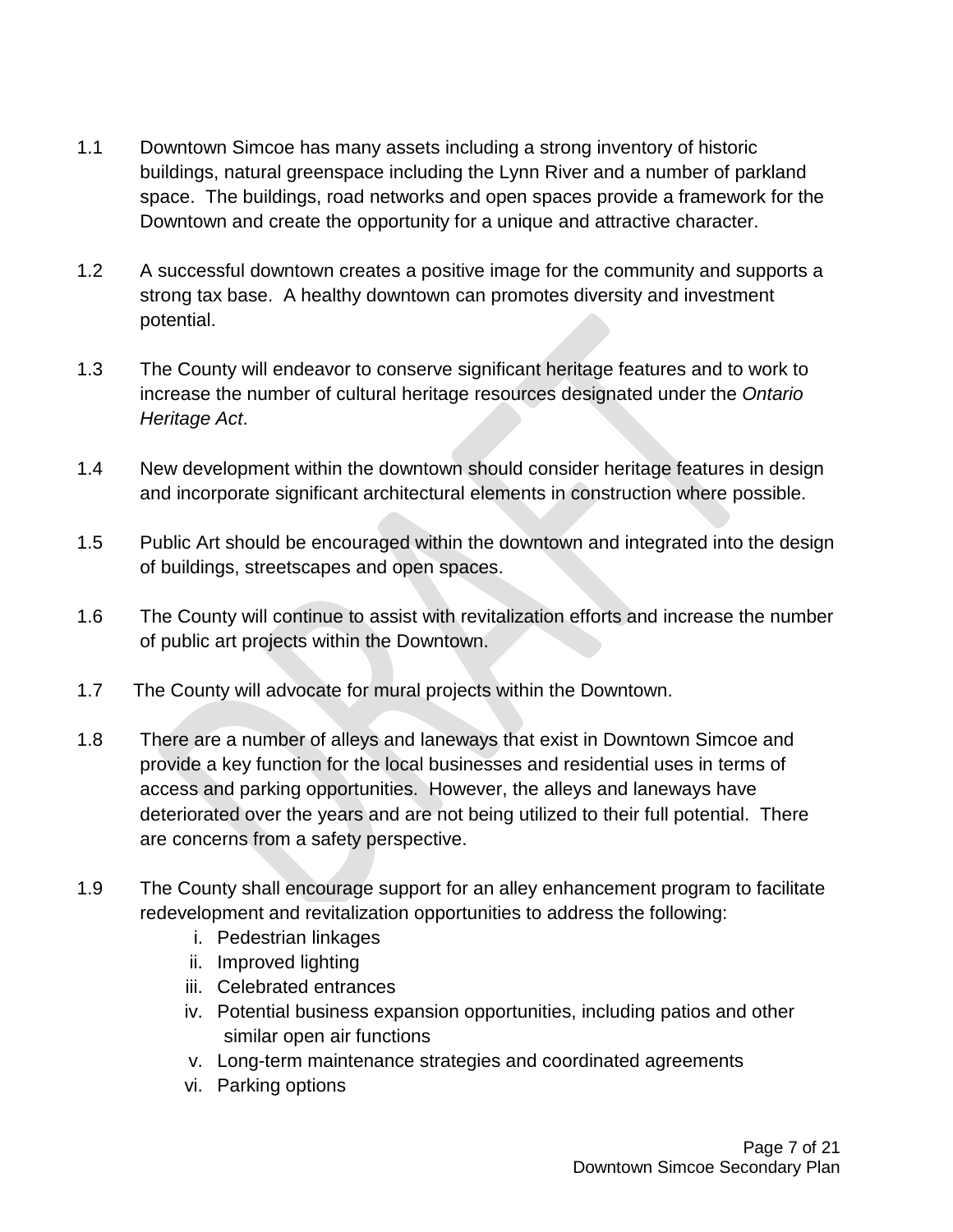vii. Evaluation of Hard surface treatments

## **2) Living Well – A residential focus**

- 2.1 Successful downtowns contain residential components. Downtown residents generate and create demand for business and services. They provide informal surveillance and become important advocates for continued improvement. As a goal, a community should provide for infill opportunities and encourage strong space within the core. The County shall promote the following:
	- i. Encourage a wide range of land uses and built forms.
	- ii. The County shall promote the development of diverse neighbourhoods in Downtown with a variety of housing choices, including units suitable for families and affordable housing.
	- iii. Ensure the built form of development contributes to attractive streetscapes and open spaces and supports an inviting, comfortable and active public realm.
	- iv. Ensure new development respects the character of downtown's historic fabric and the quality of life in surrounding neighbourhoods.
- 2.2 The County shall endeavor to facilitate all forms of residential growth and encourage higher density forms of housing.
- 2.3 Review of the land base and designations within the Downtown area to identify areas for intensification or development opportunities.
- 2.4 The following built form policies shall generally apply to downtown residential development
	- i. Buildings shall be massed to minimize as much as is practical the extent and duration of shadows on parks, adjacent residential uses, other public open space, private amenity space and retail streets.
	- ii. Where buildings greater than 4 storeys are permitted, the portion of a building above fourth sixth storey shall be stepped back, generally greater than 2 metres from the edge of the building fronting a public street or park.
	- iii. All buildings should have detailed and well-articulated street level façades with high quality materials. Blank walls facing a street or public open space shall be avoided.
- 2.5 The County may investigate the opportunity for Residential Incentive Programme.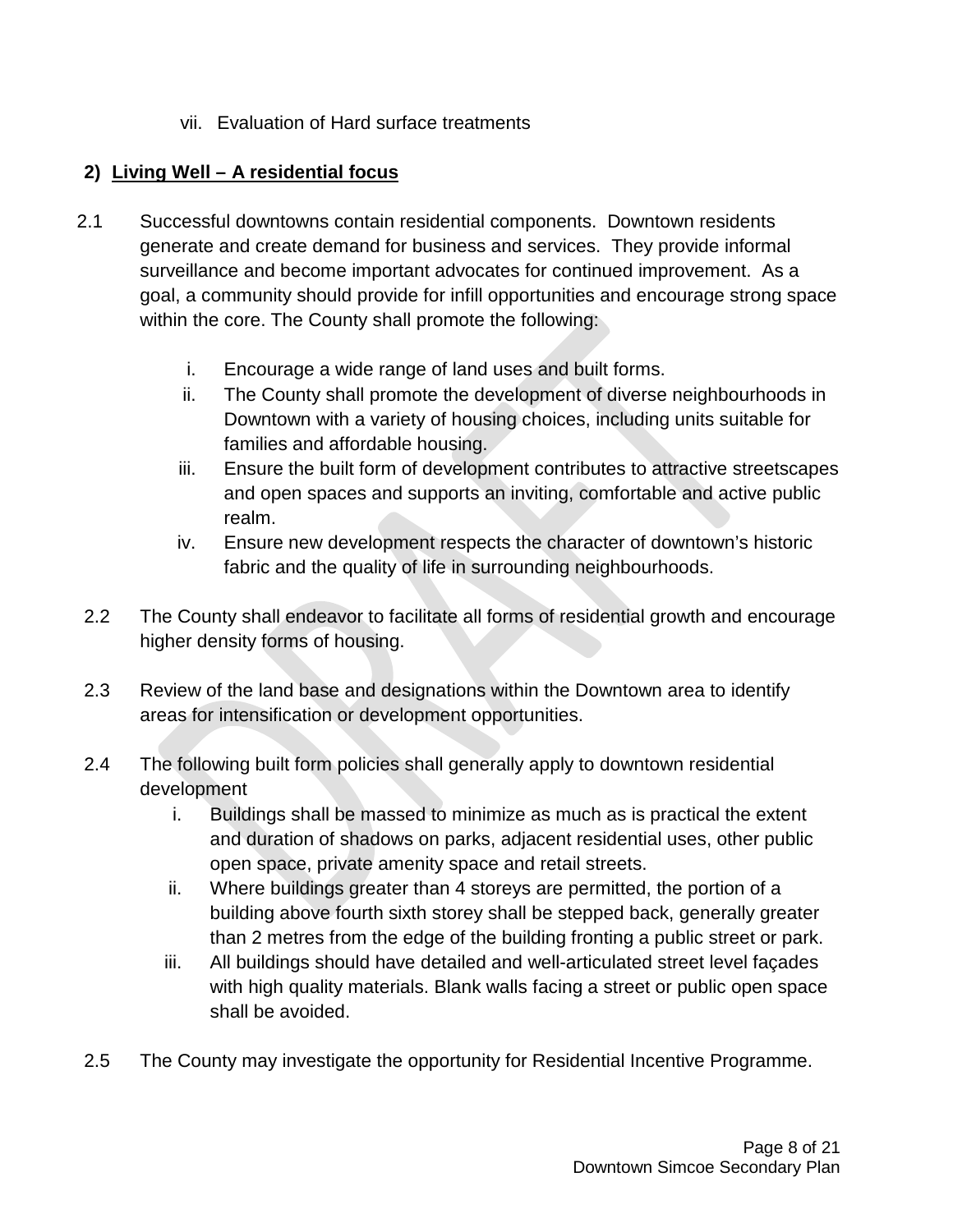- 2.6 Affordable, supportive or transitional housing is an integral part of a community and it is important to the function of society to ensure access to safe, clean and affordable housing regardless of income or economic circumstances.
- 2.7 The Downtown provides many services that can be of benefit to those in need with amenities including retail, medical services, social services, financial institutions, access to food and recreation within close proximity and within walking distance. The relationship and symmetries that exist downtown should continue to be fostered and additional affordable housing encouraged to be located within the downtown area.
- 2.8 The County shall advocate for the development of affordable, supportive and transition housing units within the Downtown that respects and enhances the existing building fabric.
- 2.9 Affordable, supportive and transition housing shall be developed in a manner that is sustainable, accessible and available for a mixed-income.
- 2.10 Through development proposals in the Downtown, the County shall promote the inclusion of residential rental units.
- 2.11 Housing investments should support climate change initiatives and incorporate LEED design standards.
- 2.12 In creation of affordable, supportive and transition housing, the County encourages partnerships between the development community; interest and advocacy groups; various levels of government agencies; financial institutions and post-secondary institutions.
- 2.13 As noted in the introduction, the geographic coverage of the downtown is vast, which can lead to issues when attempting to apply policies to a certain area. While the Downtown is considered a district in itself, within that area there can be the identification of distinct nodes or neighbourhoods that could cater or attract specific uses.
- 2.14 The County shall review and explore the option of establishing Downtown Development Districts such as,
	- Core primary focus on retail, commercial, service uses.
	- Entertainment identification of an area for restaurants and performance facilities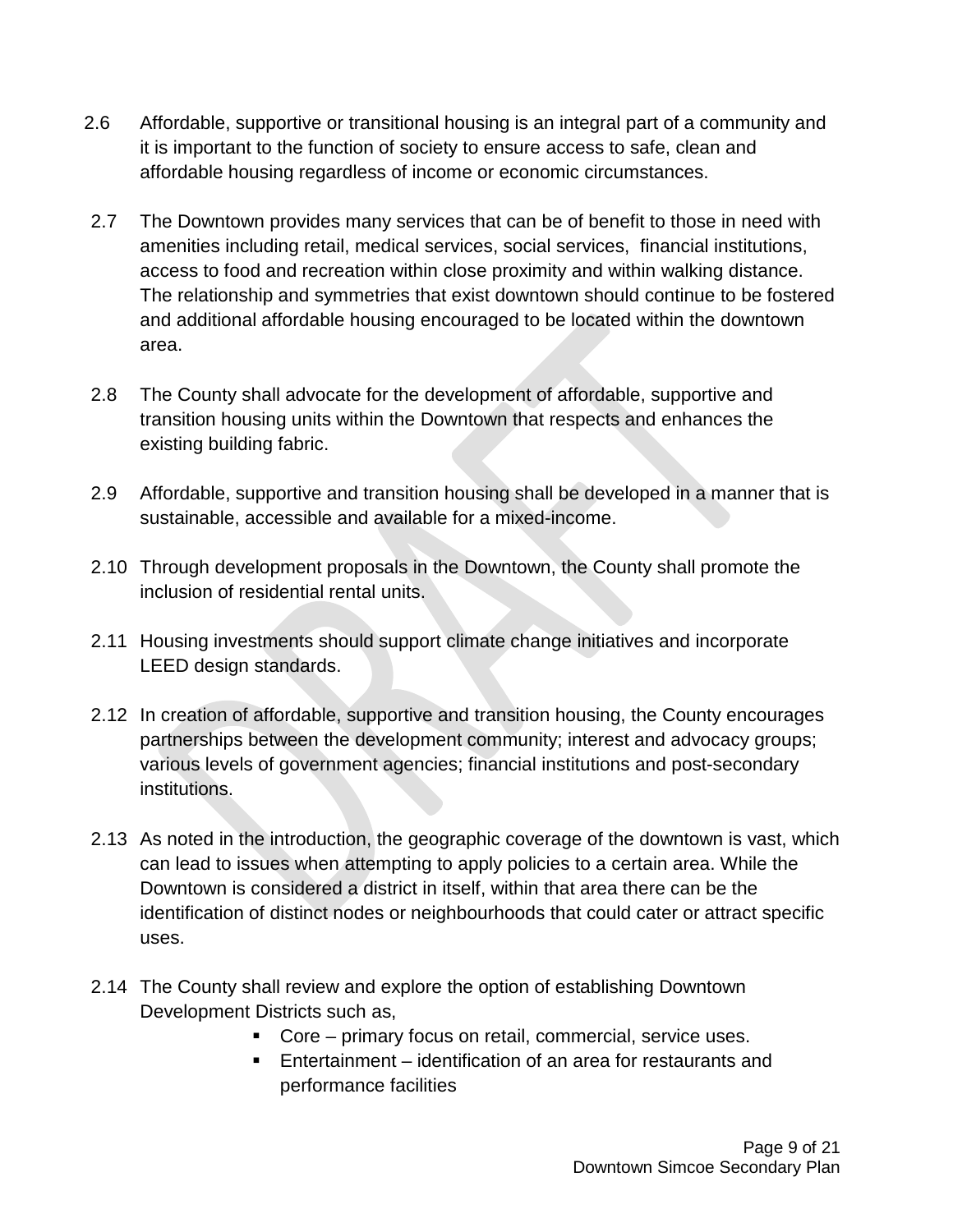- Transition recognition of more residential uses and with potential for reduced commercial requirements for commercial space at the street level.
- River corridor encourage improved greenspace, festivals and outdoor cultural events.

#### **3) Economic Versatility**

- 3.1 Downtown has the widest range of commercial and service related land use opportunities within Simcoe. There are a number of strong architectural buildings that have the chance for redevelopment and repurpose. It also has a strong base for office space and a number of unique and entrepreneurial type businesses. However, there is an apparent missing component of cultural elements within the core.
- 3.2 It is important to provide a balanced form within the core and create spaces that provide for a reason to be downtown. Office jobs and office space are essential in a downtown; but it is also key to have services for people to enjoy. Office space is a powerful asset for downtown businesses, creating lunchtime and after-work trade that can stretch out the business day, increase productivity and foster a buzz within a community. The presence of restaurants, cafes and bakeries provide people the chance to take in the surroundings and act as a draw to the downtown. These uses partner with event type space such as arenas, theaters, museums and auditoriums to create a symbiotic relationship.
- 3.3 A continued commitment to retail establishments with the Downtown core shall be promoted, and discouraged from relocating to the Queensway corridor.
- 3.4 The County will encourage Downtown Simcoe as a meeting destination with attention on:
	- i. Space for business trade events, receptions and group functions,
	- ii. Accommodation for festivals and cultural events
	- iii. Opportunities for improved sport and recreation space
	- iv. Quality gathering space for social groups, clubs and associations.
- 3.5 The County will continue to market downtown and promote as a Shopping and Dining destination, with special interest on:
	- i. Boutique shops
	- ii. Welcoming space for entrepreneurial opportunities
	- iii. Create a theme for the core/local context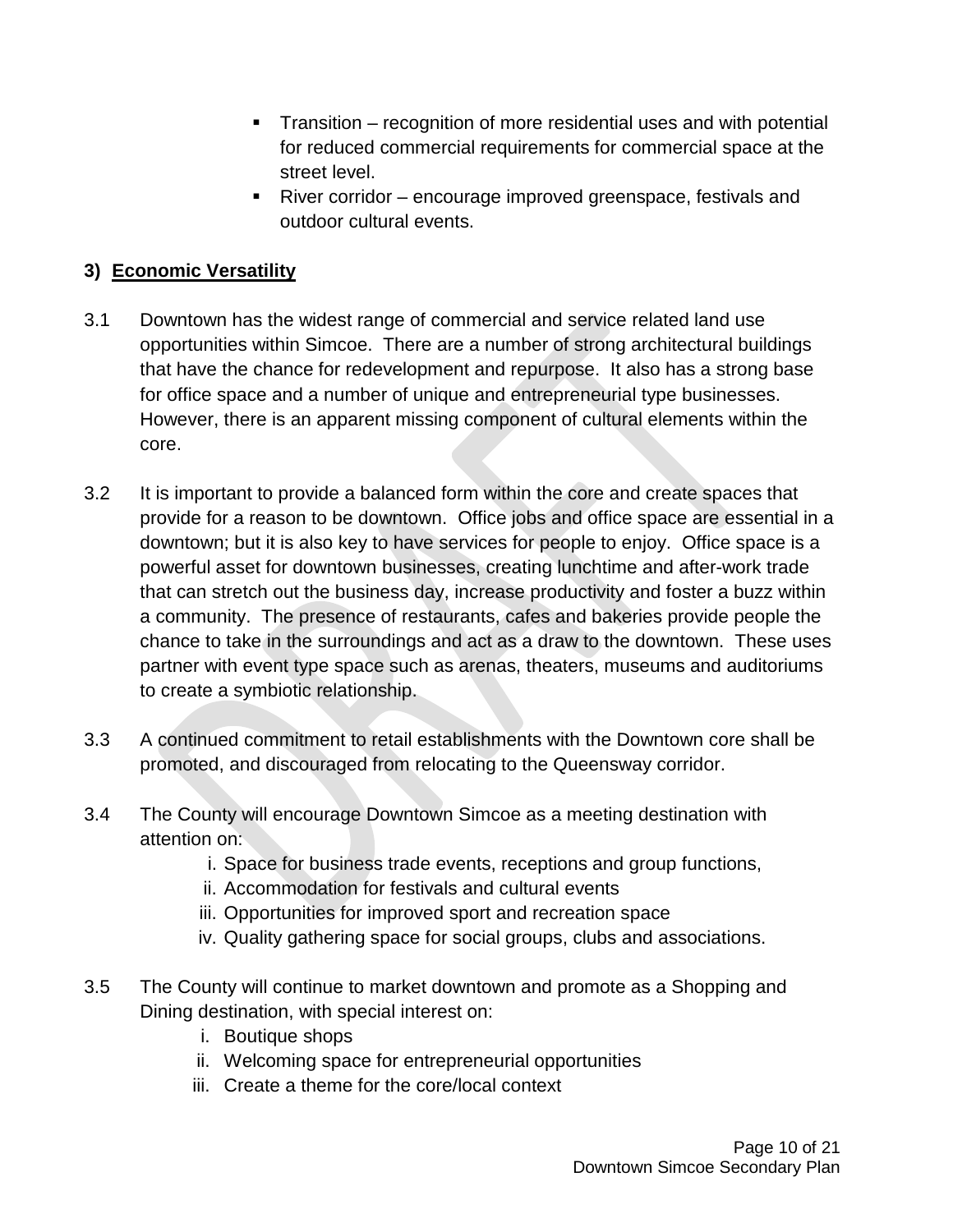- iv. Market Space
- v. Art marketing/historical connection: Eva Brook Donly; Norfolk Arts Centre
- 3.6 The County will advocate for relationships with post-secondary education facilities to locate downtown for the:
	- i. Development of class room space within the downtown.
	- ii. Partnership between educational opportunities and local businesses (i.e. coop's and apprenticeships).
	- iii. Establishment of new and additional postsecondary facilities and trade schools.
	- iv. Creation of residential accommodation for students.
- 3.7 Major cultural facilities, tourist-oriented supportive uses, such as museums, rehearsal studios, incubator office space, art and design studios, gallery space and meeting rooms shall be encouraged to locate within the downtown.
- 3.8 The County will, through economic development initiatives, promote the Downtown as a focal point for private and public investments, as well as tourism, by encouraging events such as the Routes to Roots Film Festival, Christmas Panorama, Carnival Festival and other smaller events such as Christmas in July and Food Truck Fridays.
- 3.9 There is also an identified need through Tourism and Economic Development for additional hospitality uses and roofed accommodations within Norfolk County. Downtown Simcoe can serve to fulfill some of the demand and consideration to development applications of this nature should be advocated and actively fostered.
- 3.10 The County will continue to implement incentive programs to achieve economic growth through such measures as Community Improvement Plans targeted specifically at the downtown.
- 3.11 The Simcoe Farmers' Market is a long-standing cultural, tourist and commercial anchor destination in Simcoe. The market facility is located at the Fairgrounds, where it has been operating since 1981. It is operated year-round with thirty (30) plus vendors. Growing the capacity and partnership connections of the Farmers' Market with the Downtown by providing additional space or an alternative location is considered to support the economic development objectives of the Downtown and provide for fresh and local food opportunities within the core. The County will work with the Simcoe Farmers Market to explore opportunities for growth, organizational capacity and partnerships, and alternative locations in Downtown.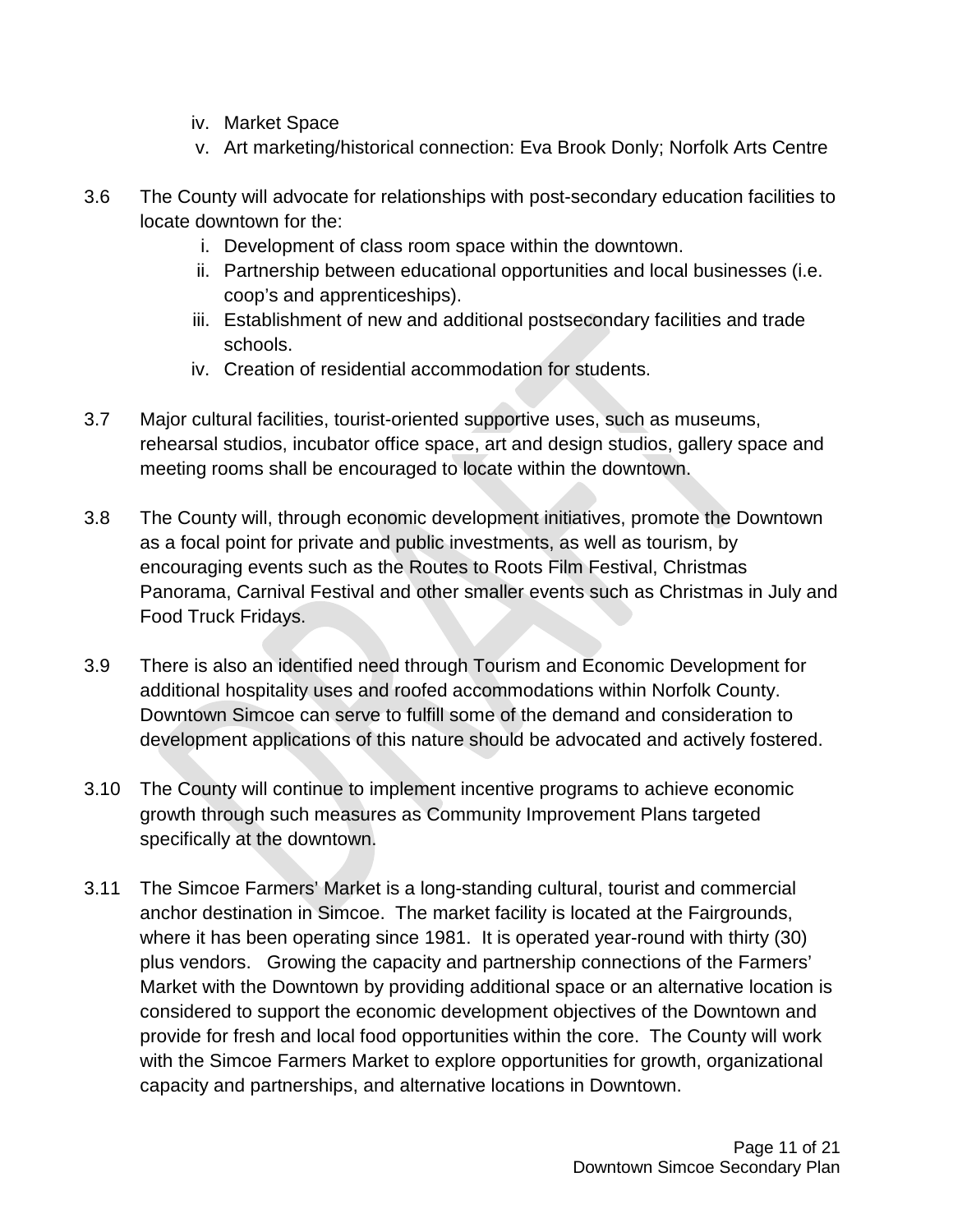- 3.12 Mobile Food Establishments are a growing industry in the service industry, and should be encouraged to be located within the commercial core subject to the following provisions:
	- i. On public roads (with a mobile vending permit)
	- ii. Private property and commercial parking lots with the permission of the owner in areas that allow food trucks
	- iii. 30 linear metres from an open and operating restaurant
	- iv. No more than two food trucks per block
	- v. Maximum of five hours at any one time

#### **4) Connection with the Environment**

- 4.1 Greenspace and opportunities for connections with the environment are important items for humans and add to supporting long-term prosperity of a community. Greenspace, parks and the Lynn River attract tourists and commerce, accommodates cultural and recreational activities and provides an important environmental balance to the buildings and hard surface treatments.
- 4.2 To create a supporting framework for public spaces and the environment, the following intents shall be undertaken:
	- i. Ensure existing and future Downtown residents have access to parkland and community facilities that meet their recreational needs.
	- ii. Improve physical and visual access to the river for all Downtown users.
	- iii. Establish appropriate and new settings for civic gatherings and cultural events.
	- iv. Increase opportunities for informal gatherings Downtown and the enjoyment of leisure activities.
	- v. Protect cultural heritage resources through the use of the Ontario Heritage Act and other planning tools
- 4.3 Generally, all streets Downtown shall have sidewalks and street trees on both sides and lighting appropriate for pedestrians, cyclists and drivers. In considering a streetscape manual for the public realm, the following shall be addressed:
	- i. Coordinated street furnishings, which include benches, bike racks, bollards, refuse bins, transit locations, banners and special lighting;
	- ii. Appropriate areas are identified for outdoor patios, pedestrian movement and furnishings;
	- iii. Street and pedestrian-scale lighting;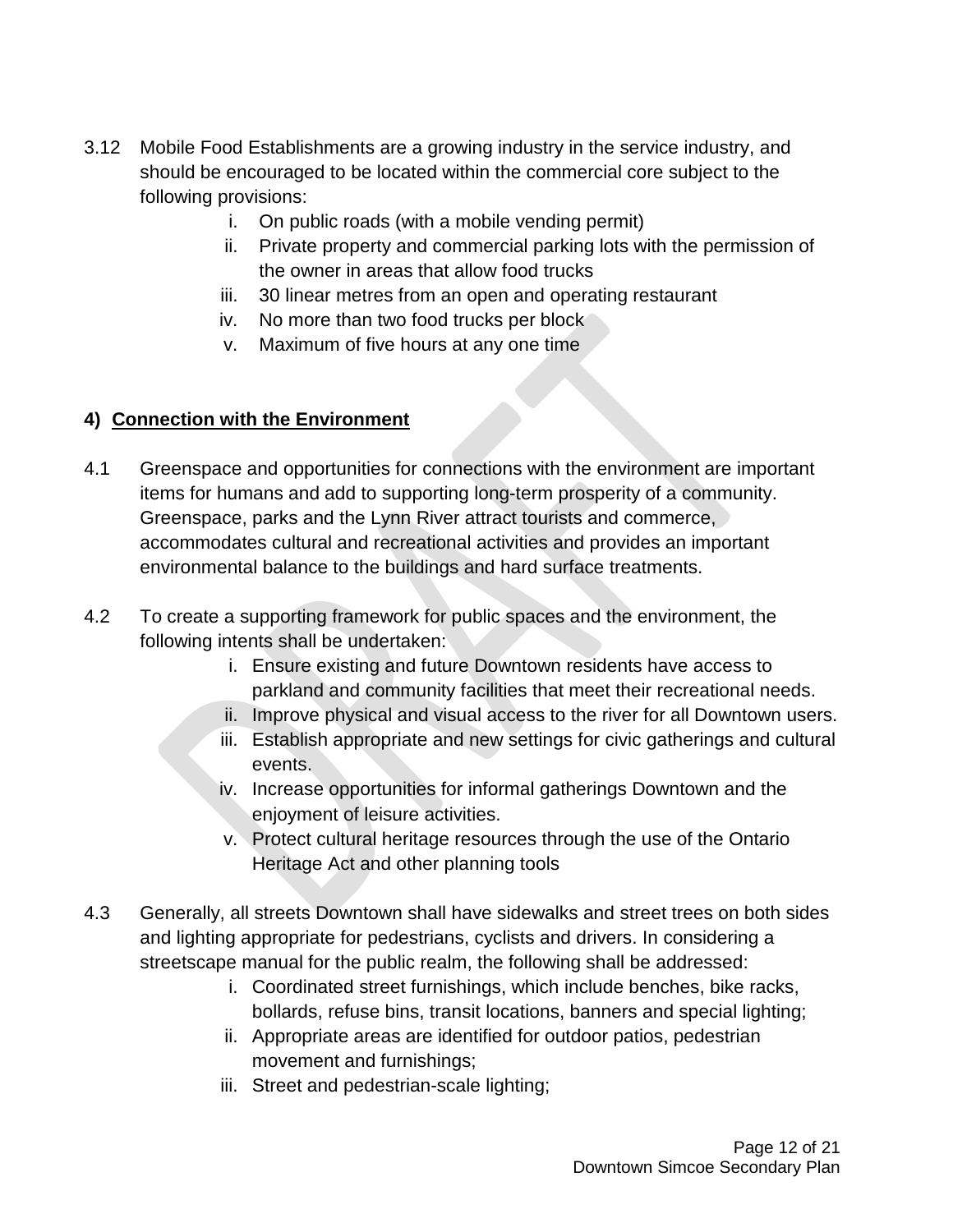- iv. The design and construction standards for paving that is durable, urban and sustainable;
- v. Accessibility requirements;
- vi. Street trees, including standards for street tree planting that help ensure their long term survival;
- vii. The location of electrical and telecommunication cabling and above ground utility infrastructure so that their location and design contributes to an attractive public realm;
- viii. The installation of public art within streetscapes; and,
- ix. Appropriate cross-sections for key Downtown Streets is integrated and reflect parking needs and requirements.



- 4.4 The County shall identify locations, sizes and configurations of existing and the potential for future parks and urban squares.
- 4.5 The alignments of trails shall be reviewed to ensure appropriate spaces are being maintained and locations for potential civic, cultural or community uses are identified for potential resources. The County will encourage, where appropriate, pedestrian links and open space to be maintained.
- 4.6 In addition to identified open spaces, other parks and urban squares may be developed Downtown without amendment to this Plan.
- 4.7 Given their location Downtown, the mix of uses surrounding them and the intense use they are expected to experience, new parks and urban squares should be designed as community and cultural hubs, serving multiple purposes and accommodating programmed and non-programmed activities.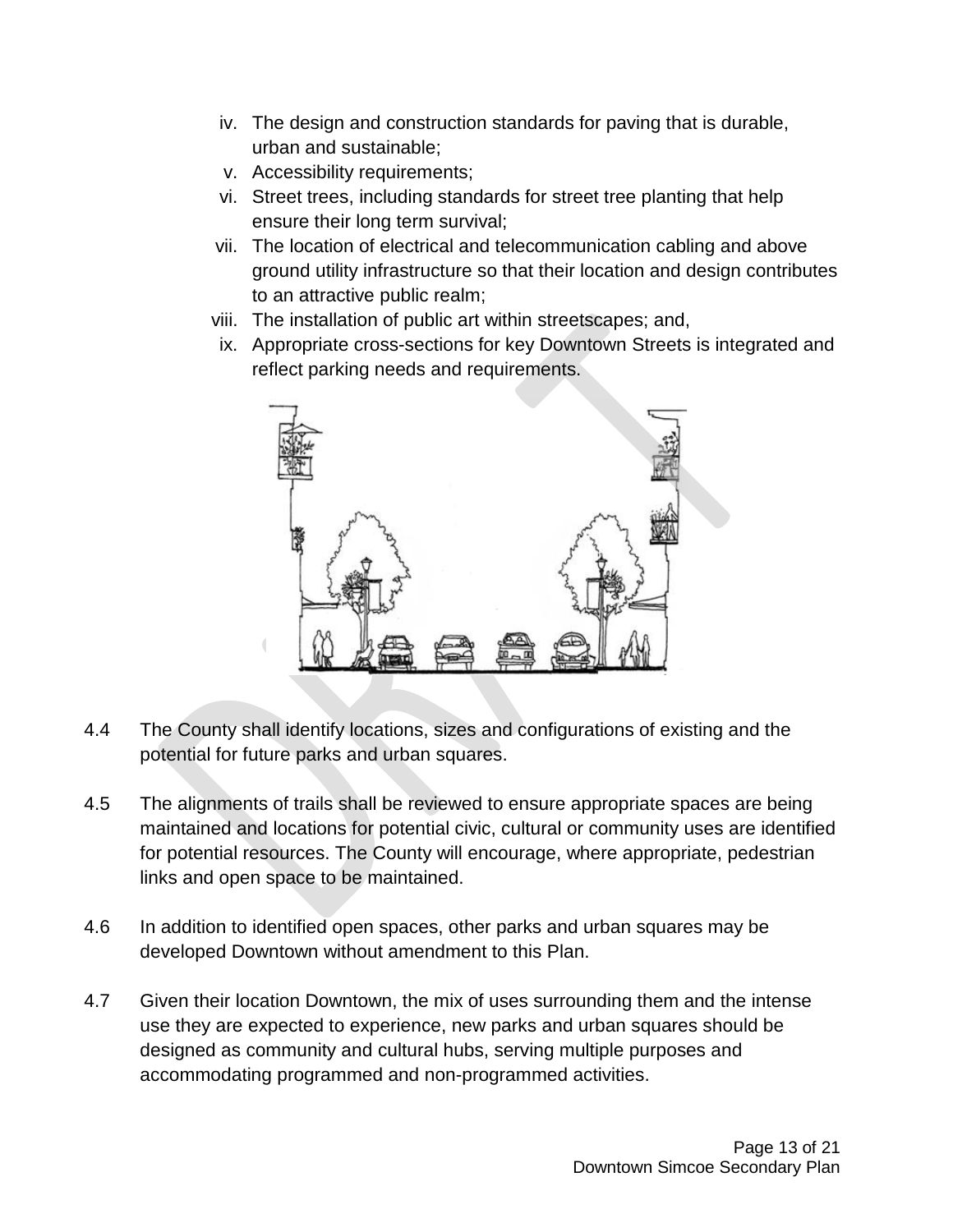4.8 Low Impact Development (LID) measures will be encouraged and included where feasible to minimize stormwater run-off and recharge groundwater systems, including rainwater harvesting and reuse systems, bio-swales or water features, infiltration measures, permeable paving materials and green roofs.

## **5) Moving Around**

- 5.1 In successful downtowns, there are many ways to arrive and move around, including vehicular, public transit, walking and cycling. Streets serve multiple functions. Public transit plays a critical role in supporting employment and higher density residential uses. Although multiple modes of transportation will be facilitated, movement within Downtown will focus on walking to ensure the creation of an attractive, high-quality urban environment.
- 5.2 Urban standards that emphasize the efficient use of land and infrastructure and support a pedestrian-oriented environment and high-quality urban design shall be applied to the engineering and design of transportation infrastructure in Downtown.
- 5.3 Street hierarchy is a key component to getting around a community and to moving people. Downtown Simcoe has a strong road structure with clear paths of movement. Norfolk Street provides the main north-south thoroughfare through the downtown, while Robinson Street provides the east-west link. The network was established on a grid pattern and local streets are easily accessed and provide a continuous connection through the area.
- 5.4 In the design of public right of ways, the County will balance the provision of a safe, functional and attractive pedestrian-oriented environment with an acceptable level of vehicular traffic. The municipality may consider a level of service which reflects the constraints of the right-of-ways Downtown, in return for a more pedestrian oriented environment and achievement of urban design objectives along its roads. To achieve this environment, the County may utilize a variety of techniques, depending on the function of the road, including alternative engineering standards.
- 5.5 The County may consider the need for, where appropriate, bicycle facilities, loading facilities, transit priority measures, on-street parking and other infrastructure needs, including street trees. These issues will be considered in a holistic manner to create a final design which is sensitive to the Downtown.
- 5.6 The County shall investigate the potential of creating additional pedestrian oriented space and improved opportunity for foot-traffic through the closure of roads. Closing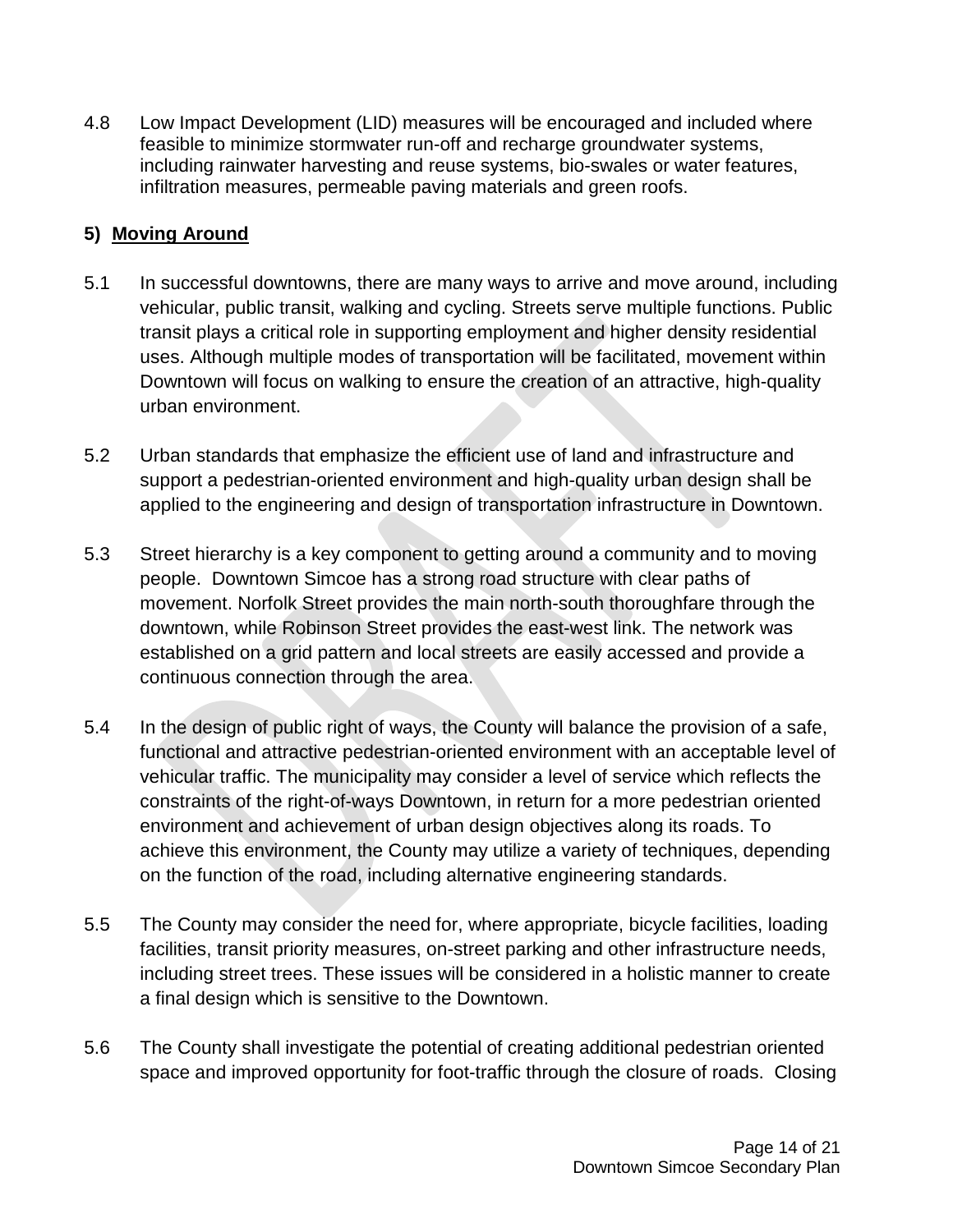roads to vehicular travel and creating courtyard or public space in that realm can generate a greater sense of community and ownership of the area.

- 5.7 Parking is readily available throughout the downtown with all streets having on-street parking. The municipality also has multiple parking lots available within the downtown core that serve a wide area. There are available parking lots on Kent Street (3); Pond Street; Culver and Argyle streets; Court Street. The County will continue to monitor parking and development pressures to assess if additional parking lots are required.
- 5.8 Development within Downtown does not require parking as per the Norfolk County Zoning By-law 1-Z 2014 Parking Provisions, however, for new residential proposals, the creation of some on-site parking is encouraged.
- 5.9 The County, in consultation with Downtown business owners and other stakeholders, may consider a Downtown Parking Strategy that considers at a minimum:
	- i. an assessment of the current supply of parking and opportunities to improve the distribution of parking;
	- ii. the existing and projected future demand for parking Downtown for commercial, employment, institutional and entertainment uses, in the context of economic development objectives;
	- iii. existing and future opportunities for shared parking that maximizes the use of facilities;
	- iv. a cash-in-lieu of parking policy for new commercial development that reduces the requirement for on-site parking and supports the development of shared public parking facilities;
	- v. an assessment of on-street parking policies, including angled parking;
	- vi. appropriate minimum and maximum parking standards including the provision of required parking off-site;
	- vii. a long-term strategy to ensure an adequate supply of public parking across Downtown and which is aligned with economic development initiatives; and,
	- viii. parking management solutions, demand side solutions and optimization of existing parking stock.
- 5.10 The downtown core is relatively easy to access via cycling and walking. All roads are serviced by sidewalks on both sides, and there is a trail system that links through Lynnwood Park that connects beyond to larger regional trail networks. However, the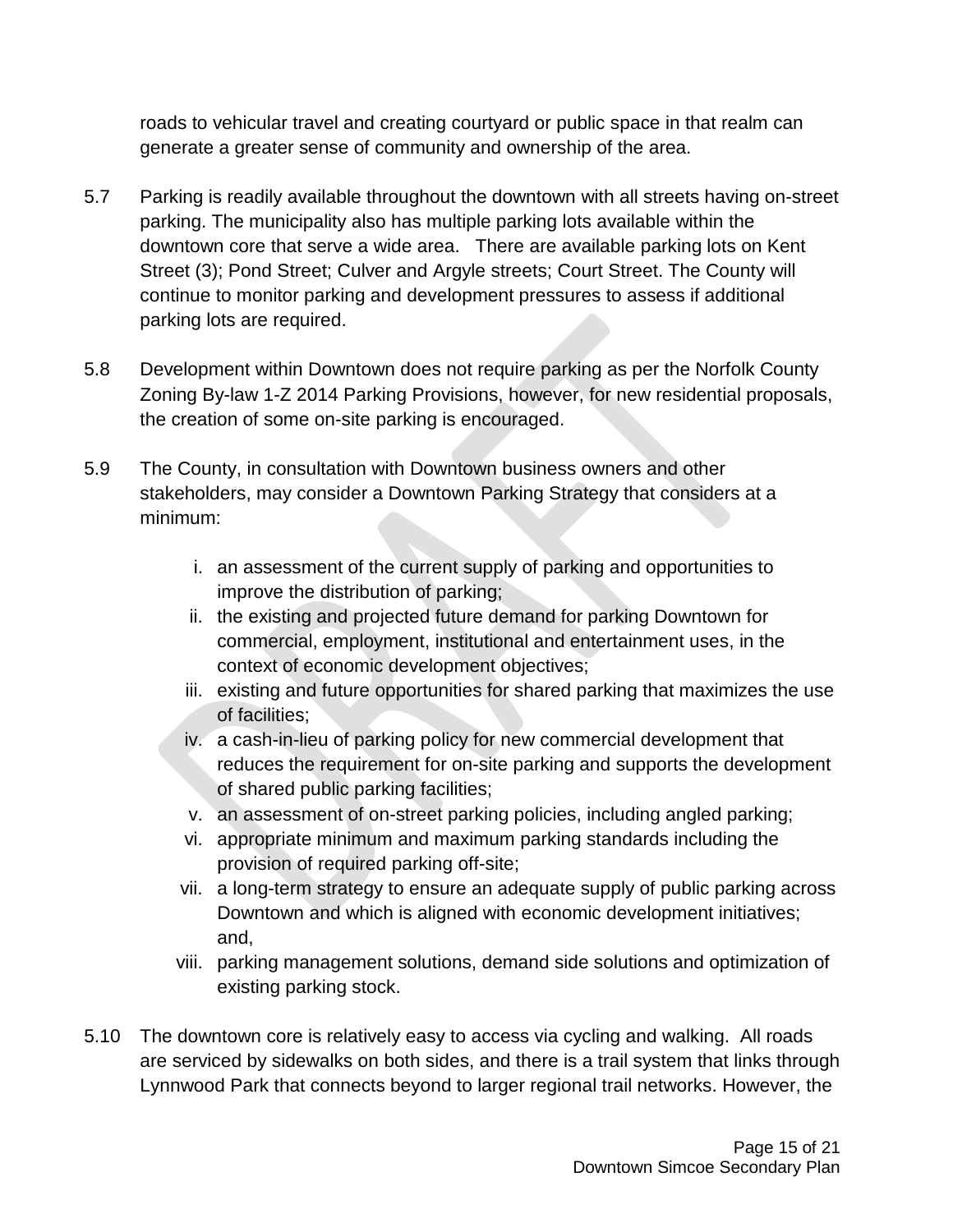area could be better serviced by improved sidewalk construction and the opportunity for bike stations to serve the traveling public.

- 5.11 Simcoe is serviced by RIDE Norfolk, which is a partner operation between Haldimand-Norfolk REACH; Haldimand-Norfolk Social Services, Workforce: Planning Board of Grand Erie; Sand Plans Community Development Fund and Norfolk District Business Development Corporation. The service currently operates Monday to Friday from 8:00am – 6:00pm, with routes to Simcoe, Courtland, Delhi, Langton, Waterford, Port Dover, Walsh, St. Williams, Port Rowan, Port Ryerse, Vittoria and Turkey Point dependent on the day. There is no weekend or statutory holiday service. There are 3 stops for the service within downtown with those locations being:
	- Metcalfe Street South (near West Street)
	- Kent Street South (near Robinson Street)
	- Court Street (adjacent to the County Administration Building).
- 5.12 The community would benefit from additional transit opportunities including additional stops and greater schedule frequency and efforts should be undertaken to strengthen the viability of the system.
- 5.13 The presence of fast-moving vehicular traffic is strongly discouraged through the Downtown.
- 5.14 The County encourages the development of alternate transportation methods including, but not limited to, transit, carpooling or car sharing programs, social bike sharing systems and ridematching.

## **6) Build Beautifully**

- 6.1 Many of Simcoe's buildings feature the International style of architecture; typical of the period between 1920 and 1950 while residential buildings from the 1850s use the Gothic Revival style of architecture. New development and redevelopment must take the heritage into consideration during construction and preserve the architectural history of the community.
- 6.2 Downtown Simcoe should contain a range of uses, including office, retail, institutional, entertainment and residential, and shall:
	- i. Promote design excellence.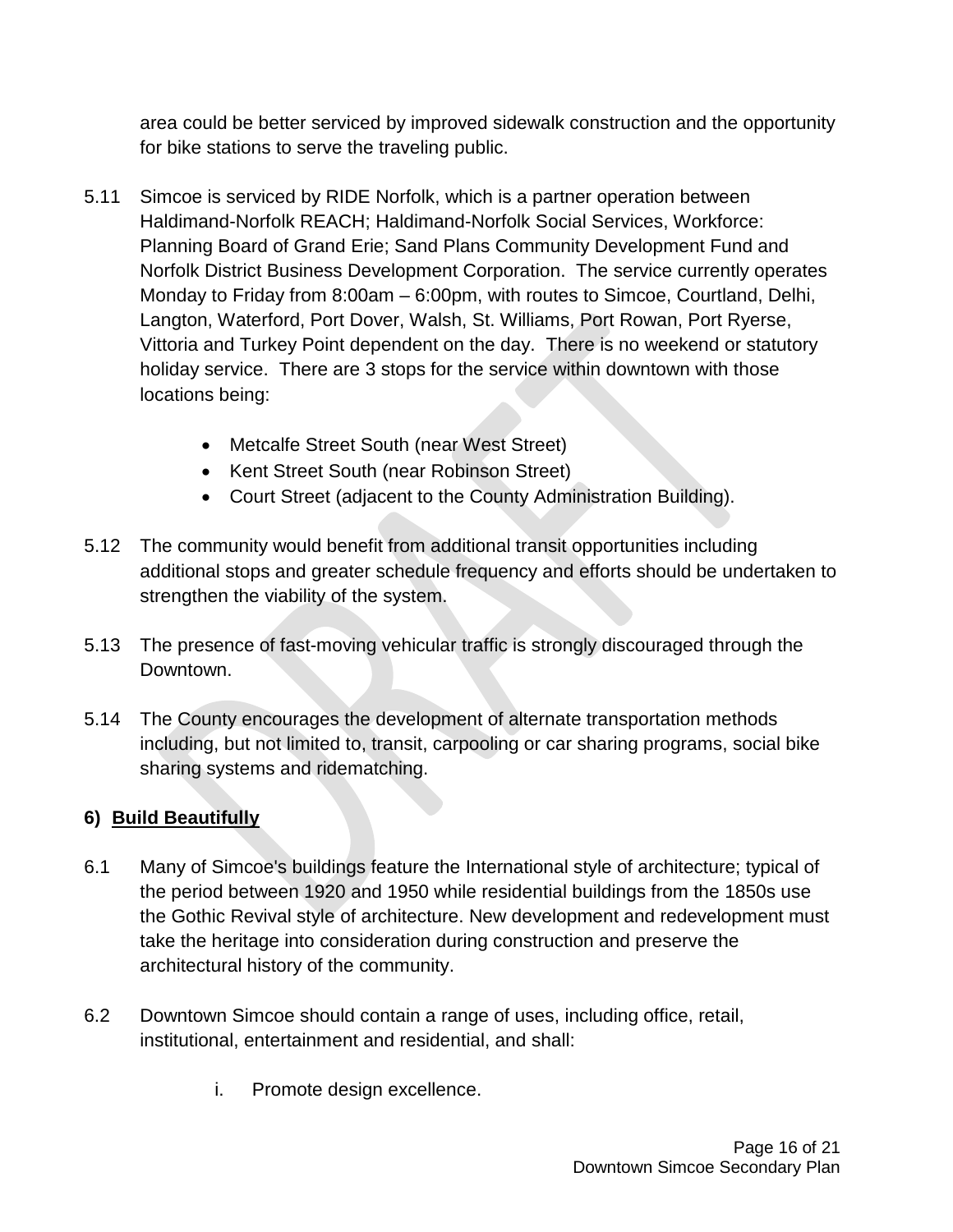- ii. Encourage a wide range of land uses and built forms.
- iii. Promote the development of diverse neighbourhoods in Downtown with a variety of housing choices, including units suitable for families, empty-nesters, and affordable housing
- iv. Initiate Urban Design Criteria to guide construction, including building and street signage.
- v. Establish street level lighting that nurtures a sense of safety
- vi. Endorse the creation Public Art.
- 6.3 In the core of downtown, buildings must be mixed-use, with active commercial uses on the ground floor and other uses on upper floors.
- 6.4 As part of the Implementation Strategy for the Downtown Secondary Plan, the County, in collaboration with Heritage and Culture, may undertake a Heritage Conservation Analysis for the historic Downtown core to:
	- i. identify additional properties for individual designation pursuant to the provisions of Part IV of the Ontario Heritage Act, with a priority placed on cultural heritage resources on key historic streets in the historic Downtown core.
	- ii. identify heritage character areas within the Downtown Secondary Plan area that have the potential to be Heritage Conservation District(s) pursuant to the provisions of Part V of the Ontario Heritage Act.
- 6.5 The County may also take additional steps to conserve the cultural heritage resources within the Secondary Plan area, including:
	- i. integration of Cultural Heritage Landscape features into the public realm or other public facilities where feasible and appropriate;
	- ii. implement, where appropriate, standards through the Zoning By-law that further support the conservation of the heritage character of downtown by creating heritage districts
- 6.6 Public art is considered an important element of Downtown's public realm, adding beauty and interest to streetscapes as well as parks, other open spaces and buildings.
	- i. The integration of public art in significant private developments shall be encouraged.
	- ii. Significant public projects, including but not limited to streetscape improvements, new public buildings and new open spaces, shall include or provide for a public art element.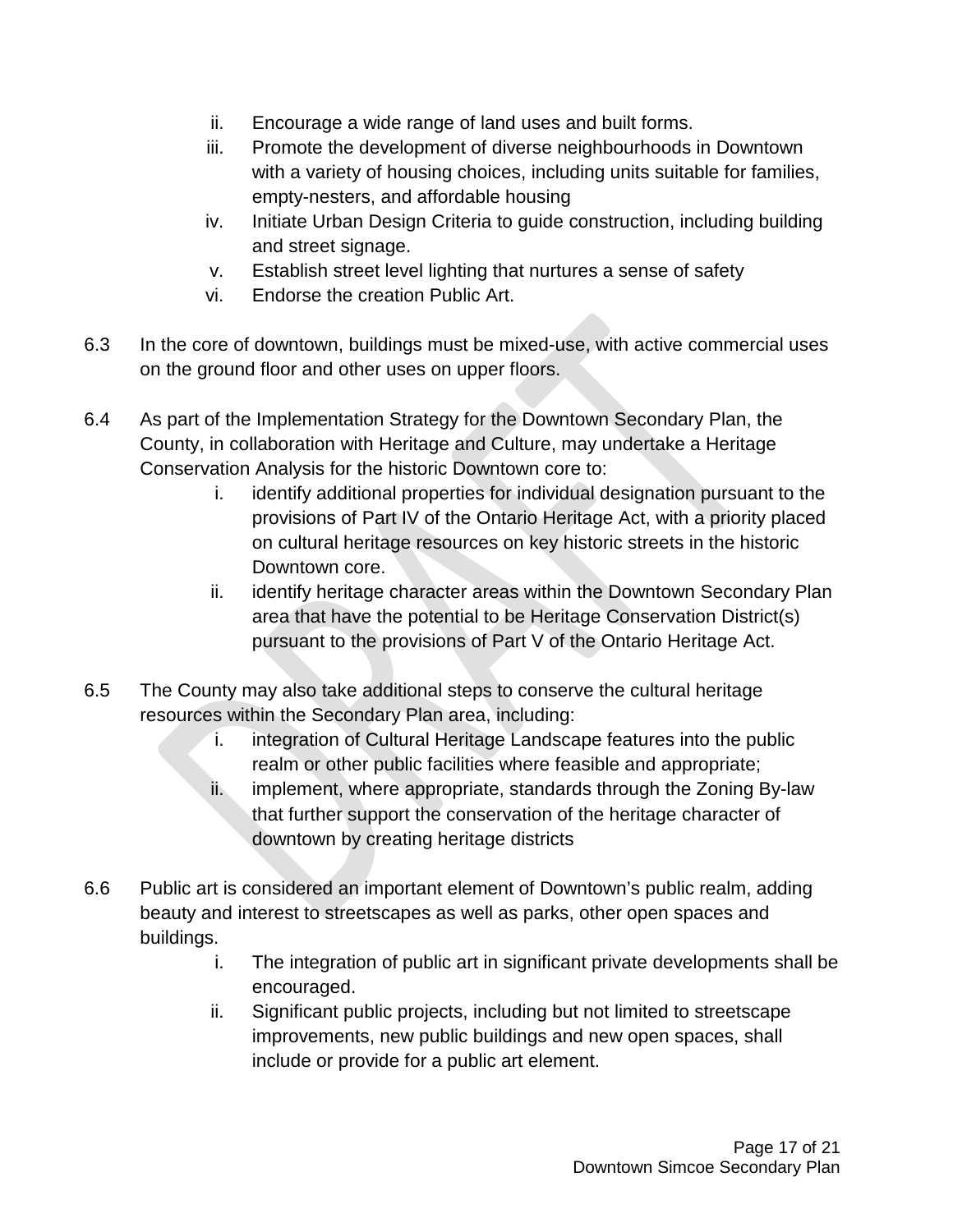- 6.7 The County shall establish clear wayfinding and visual signage towards and through Downtown. Signage shall be chosen that is simple, clear and legible.
- 6.8 The County shall prepare a Downtown Public Art Strategy that:
	- i. identifies appropriate locations downtown for public art installations;
	- ii. identifies streetscape elements, such as paving, and street furnishings, that should incorporate public art;
	- iii. establishes policies and guidelines for public art contributions from developers of private lands; and
	- iv. considers grants or other incentives to encourage public art projects by local artists.
- 6.9 The following additional built form policies shall apply to all areas of the Downtown:
	- i. Generally, buildings shall be oriented towards and have their main entrance on a street or open space.
	- ii. Long buildings shall break up the visual impact of their mass with evenly spaced vertical recesses or other architectural articulation and/or changes in material.
	- iii. Generally balconies shall be recessed and/or integrated into the design of the building façade where appropriate so as not to encroach on municipal sidewalks.
	- iv. Residential pick-up and drop-off areas and loading areas should be located on secondary or local streets and/or laneways, and not on primary streets.
	- v. All buildings downtown should be finished with high quality, enduring materials, such as stone, brick and glass. Materials that do not age well, including stucco, vinyl, exterior insulation finishing system (EIFS) and highly reflective glass, shall be discouraged.
- 6.10 There are properties within downtown Simcoe that have been vacant for an extended period of time or that have been identified as a site for potential redevelopment, including but not limited to the following:
	- i) Vacant property: 176 Robinson Street (Robinson Street and Metcalf Street South).
	- ii) Vacant Property: 154 Robinson Street Robinson Street and Head Street South).
	- iii) Vacant property: 42 Colborne Street North (Young Street and Colborne Street).
	- iv) Vacant property: 66 Norfolk Street South (Norfolk Street South).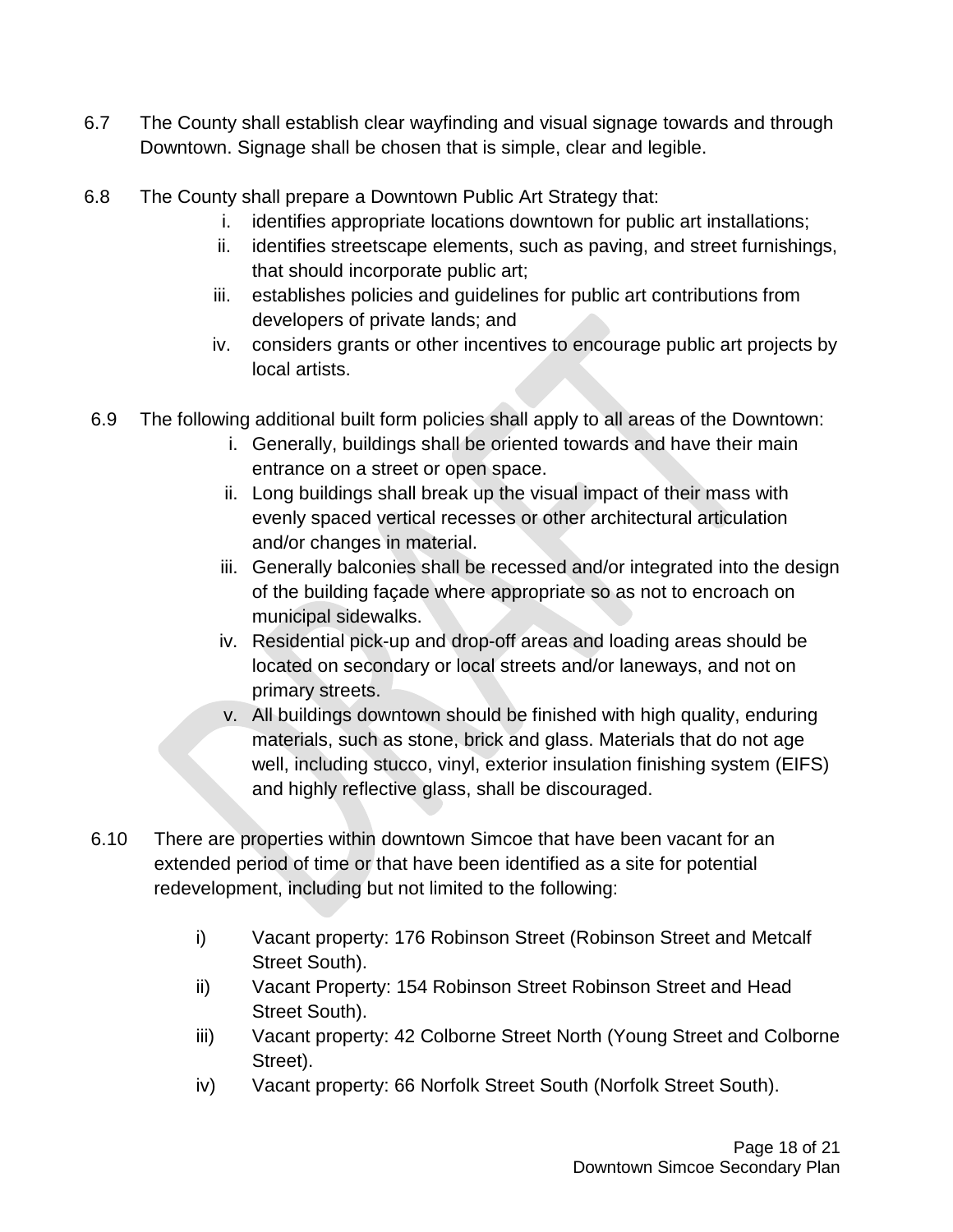- v) Vacant property: 95 Norfolk Street South (Norfolk Street South and Water Street).
- vi) Redevelopment potential: 62 Pond Street.
- vii) Redevelopment potential: 56 Norfolk Street South (Norfolk Street South and Peel Street)
- viii) Redevelopment potential: 70 Water Street (Water Street and Culver Street).
- ix) Redevelopment potential: 89 Pond Street (Norfolk County lands).
- x) Redevelopment potential: 41 Norfolk Street South (former Norfolk Hotel).
- xi) Redevelopment potential: 12 Peel Street (former Westbrook building).
- xii) Redevelopment potential: 16-20 Robinson Street (Odd Fellows Building).

The County shall endeavor to work with the properties and developers and seek innovative opportunities to facilitate growth.

# **7) Community Improvement Program**

- 7.1 Downtown is subject to the Norfolk County Community Improvement Plan. Periodically, the County shall review the CIP and consider additional tools and/or programs intended to assist in implementing this Secondary Plan.
- 7.2 The County may consider revising the CIP Program to only assist downtown areas or be amended to focus on façade and/or general small business assistance.
- 7.3 The CIP will continue to be supported by the municipality.

# 8) **Partnerships**

- 8.1 There are many opportunities for the County to work with private landowners, developers, institutions, the downtown business community, including the Downtown Simcoe BIA, Simcoe Chamber of Commerce, Venture Norfolk and other similar business associations, and other groups to implement key elements of the Secondary Plan.
- 8.2 The following are strategic partnership initiatives the County should actively pursue:
	- i. Redevelopment/Establishment of a community facility
	- ii. Redevelopment of existing public parking lots;
	- iii. Landscaping and street beautification.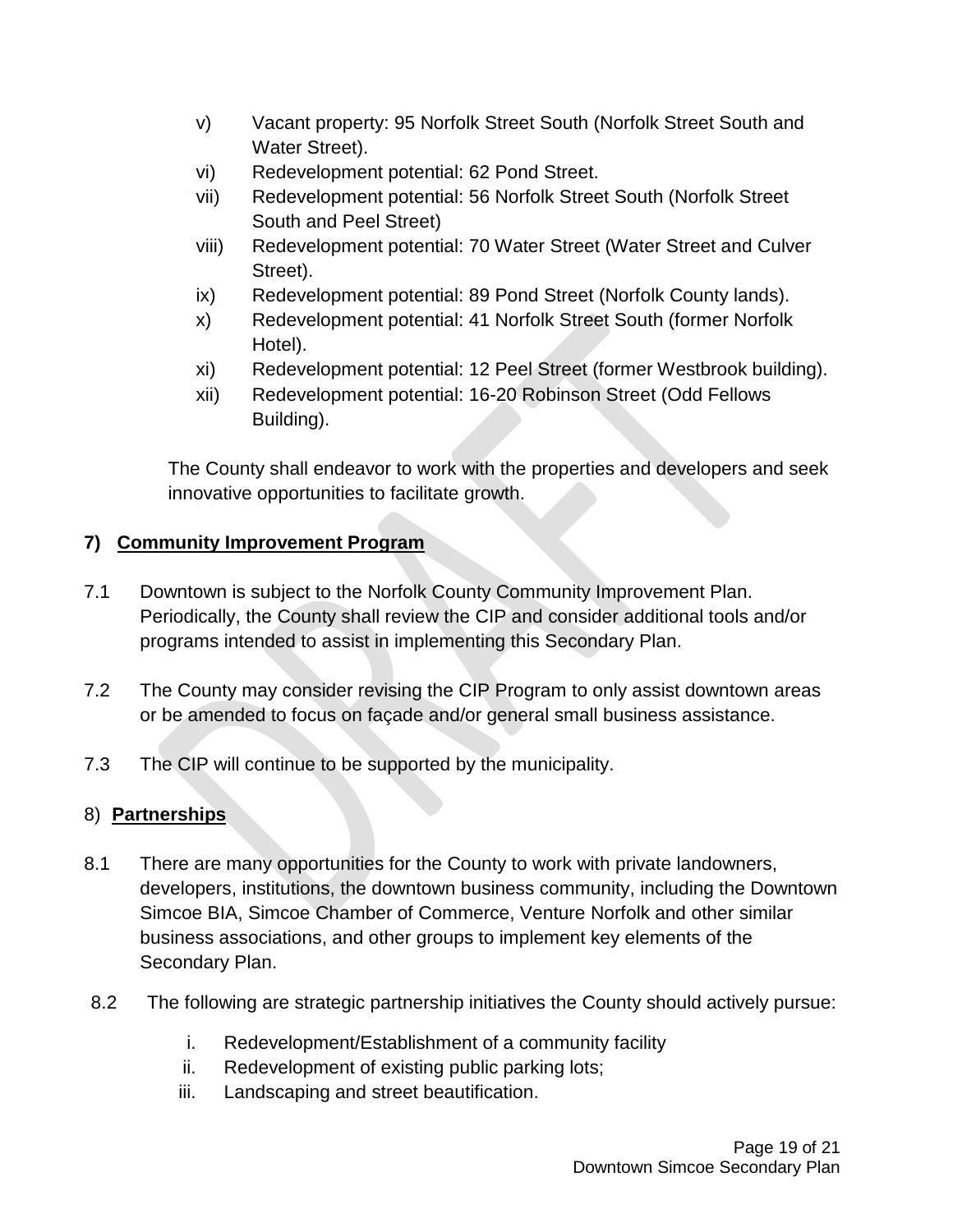- iv. Establishment of Urban Design Standards and Sign criteria;
- v. Development of a facility for a post-secondary faculties and/or residential opportunities;
- vi. Development of a Business Incubator, in partnership with organizations such as the Venture Norfolk, Simcoe BIA and Simcoe Chamber of Commerce.
- vii. New annual/seasonal festivals or special events, in partnership with the Downtown business community, including the Downtown Simcoe BIA, and local cultural organizations; and
- viii. Downtown Marketing & Tourism Strategy, Materials and Activities, in partnership with the Downtown business community, including the Downtown Simcoe BIA.
- 8.3 The County will continue to foster and encourage revitalization of downtown Simcoe to provide opportunities for all forms of users, while working to mitigate the potential negative impacts of gentrification.

# **9) Action Plan**

Short Term (1-5 years)

- Landscape improvement. Maintenance of street tree plantings and parkettes
- Sign design criteria
- Revise the CIP Program to focus on downtown properties and façade improvements
- Establishment of post-secondary residential units
- Review the feasibility of creating neighbourhood districts as part of the Plan.
- Facilitate the creation of community event space
- Increase public art in the downtown
- Initiate conversations for the expansion of the Farmer's Market in downtown Simcoe
- Enhance pubic accessibility through sidewalk improvements
- Foster Cultural Opportunities
- Investigate Mobile Food vendor policy

Medium (6-10 years)

- Downtown greening opportunities through the establishment of Green Infrastructure criteria
- Establish Urban Design Guidelines
- Residential intensification through specific policy requirements.